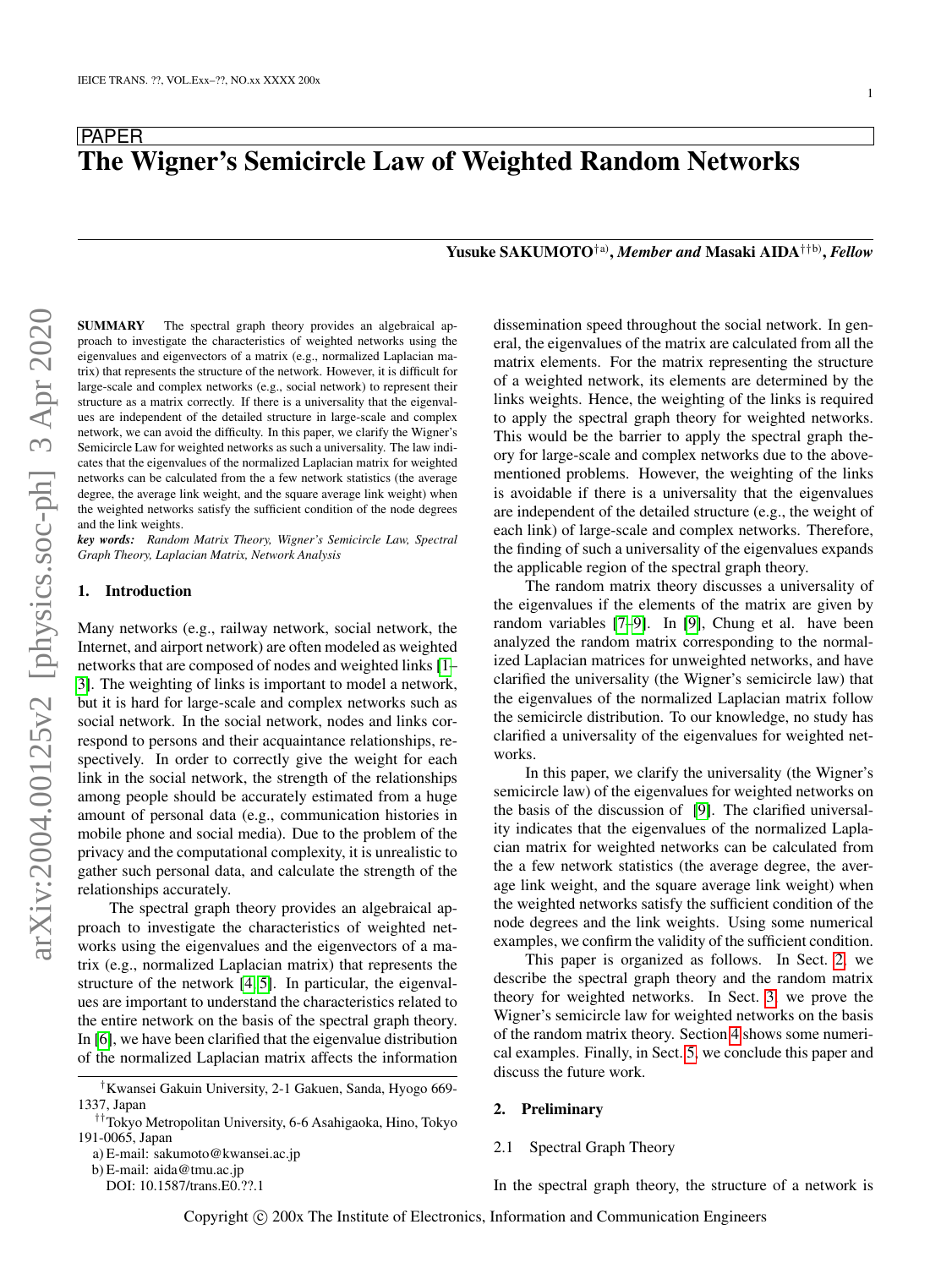represented by the matrix, and its characteristics is investigated using the eigenvalues and the eigenvectors of the matrix. In this section, we describe the spectral graph theory for weighted networks.

We denote a weighted network by  $G = (V, E, \omega)$ where  $V$  and  $E$  are the sets of nodes and links, respectively. Let  $n$  be the number of nodes in  $G$ . The link between nodes i and j is denoted by  $(i, j)$ . Link  $(i, j)$  has the weight  $w(i, j)$ where  $w(i, j) = w(j, i)$  and  $w(i, j) > 0$ . Let ∂i be the set of adjacency nodes of node i. The weighted degree  $d_i$  of nodes  $i$  is defined by

$$
d_i := \sum_{j \in \partial i} w(i, j). \tag{1}
$$

To represent the structure of links and nodes in  $G$ , there are adjacency matrix  $\boldsymbol{A}$  and degree matrix  $\boldsymbol{D}$ , respectively. The  $(i, j)$ -th element  $A(i, j)$  of adjacency matrix **A** is defined by

$$
A(i,j) := \begin{cases} w(i,j) & \text{if } (i,j) \in E \\ 0 & \text{otherwise} \end{cases}.
$$
 (2)

Degree matrix  $D$  is defined by

$$
\mathbf{D} := \text{diag}(d_i)_{1 \le i \le n}.\tag{3}
$$

To represent the both structure of nodes and links in  $G$ , normalized Laplacian matrix  $N$  is often used. Normalized Laplacian matrix  $N$  is defined by

$$
N := I - D^{-1/2} A D^{-1/2}, \tag{4}
$$

where  $\boldsymbol{I}$  is the identity matrix.

Since normalized Laplacian matrix  $N$  is symmetric  $(N = N<sup>T</sup>)$ , its eigenvalue  $\lambda_l$   $(l = 1, ..., n)$  are real numbers. Let  $q_l$  be the eigenvector of eigenvalue  $\lambda_l$  where  $\mathbf{q}_l^{\mathsf{T}} \mathbf{q}_l = 1$ . We assign a number to  $\lambda_l$  in ascending order, and hence  $\lambda_l$  means the l-th minimum eigenvalue of N. The range of the eigenvalues is given by

$$
0 = \lambda_1 < \lambda_2 \le \dots \le \lambda_n < 2. \tag{5}
$$

If  $\lambda_2 > 0$ , weighted network G is connected (i.e., there is at least one path between every pair of nodes). Then, weighted network G is not bipartite graph if  $\lambda_2$  < 2. We define spectral radius *r* by  $r := \max_{2 \le l \le n} |1 - \lambda_l|$ . Spectral radius r is in  $0 < r < 1$  because  $0 < \lambda_l < 2$  for  $2 \le l \le n$ . Eigenvector  $q_1$  of minimum eigenvalue  $\lambda_1$  is given by

$$
q_1 = \frac{1}{\sqrt{\text{Vol}(G)}} (\sqrt{d_1}, \sqrt{d_2}, ..., \sqrt{d_n})^{\text{T}}, \quad (6)
$$

where  $Vol(G)$  is defined by

$$
\text{Vol}(G) := \sum_{i \in G} d_i. \tag{7}
$$

Since eigenvector  $q_l$  is the orthonormal basis, matrix  $Q =$  $(q_l)_{1\leq k\leq n}$  is the orthogonal matrix  $(Q^{-1} = Q^{T}).$ 

Using Q and  $\Lambda = \text{diag}(\lambda_l)_{1 \leq k \leq n}$ , normalized Laplacian matrix  $N$  is given by

$$
\mathbf{N} = \mathbf{Q} \mathbf{\Lambda} \mathbf{Q}^{\mathsf{T}} = \sum_{l=1}^{n} \lambda_l \, \mathbf{q}_l \, \mathbf{q}_l^{\mathsf{T}}.\tag{8}
$$

From the above equation,  $N$  is determined by eigenvalues  $(\lambda)_{1\leq l\leq n}$  and eigenvectors  $(q_l)_{1\leq l\leq n}$ . Hence, weighted network  $G$  can be analyzed not only with  $N$  but also with their eigenvalues and eigenvectors. The spectral graph theory provides an algebraical analysis method of G with eigenvalues  $\lambda_l$  and eigenvectors  $q_l$  of N. In particular, eigenvalues  $\lambda_l$  is important to understand the statistical characteristics related to the whole of weighted network G. In order to calculate eigenvalues  $\lambda_l$ , in general, all elements  $N(i, j)$ must be given correctly. However, if there is a useful universality of eigenvalues  $\lambda_l$ , we can investigate the statistical characteristics of weighted network G without all elements  $N(i, j)$ .

#### 2.2 Random Matrix Theory

The random matrix theory focuses on random matrices that the elements are given by random variables, and clarifies that a universality of the eigenvalues appears if the matrix size approaches to infinity. When the links and their weights in weighted network  $G$  are randomly given with a stochastic rule, elements  $N(i, j)$  of normalized Laplacian matrix N become random variables, and  $N$  can be treated as a random matrix. Note that the universality of eigenvalues  $\lambda_l$  of  $N$  corresponds to a characteristic of the statistical ensemble of the random networks generated with the same stochastic rule. Hence, clarifying such a universality contributes the growth of the statistical mechanics on networks.

In [\[9\]](#page-9-5), the link between nodes i and j in unweighted networks is randomly generated using the stochastic rule with random variable  $L_{ij}$ . If  $L_{ij} = 0$ , there is no link between nodes i and j. On the other hand, if  $L_{ij} = 1$ , the link exists between nodes  $i$  and  $j$ . We denote probability  $\mathbb{P}[L_{ij} = 1]$  by  $p_{ij}$ , which is given by

<span id="page-1-0"></span>
$$
p_{ij} = \rho \,\omega_i \,\omega_j,\tag{9}
$$

where  $\omega_i > 0$  and  $\rho = 1/\sum_{i \in V} \omega_i$ . Using Eq. [\(9\)](#page-1-0), the expectation of the node *i*'s degree is given by  $\omega_i$ . Let  $\omega_{\text{avg}}$ ,  $\omega_{\rm min}$ , and  $\omega_{\rm max}$  be the average degree, the minimum degree, and the maximum degree. These are defined by  $\omega_{\text{avg}}$  :=  $1/n \sum_{i \in V} \omega_i$ ,  $\omega_{\min} := \inf_{i \in V} \omega_i$ , and  $\omega_{\max} := \sup_{i \in V} \omega_i$ , respectively. We can write  $\rho$  by  $\rho = 1/(n \omega_{\text{avg}})$ . Similarly to [\[9\]](#page-9-5), we assume that  $\omega_{\text{max}}^2 < 1/\rho$  so that  $p_{ij} \leq 1$ . As the scale of networks becomes large, the degrees of nodes are likely to become large. Hence, similarly to [\[9\]](#page-9-5), we assume that  $\omega_{\min}$  diverges to infinity as  $n \to \infty$ . Using the above stochastic rule, special networks (e.g., networks with no links) are rarely generated. However, the probability generating such special networks is very small, and hence this is no problem to discuss a universality appearing when  $n \to \infty$ .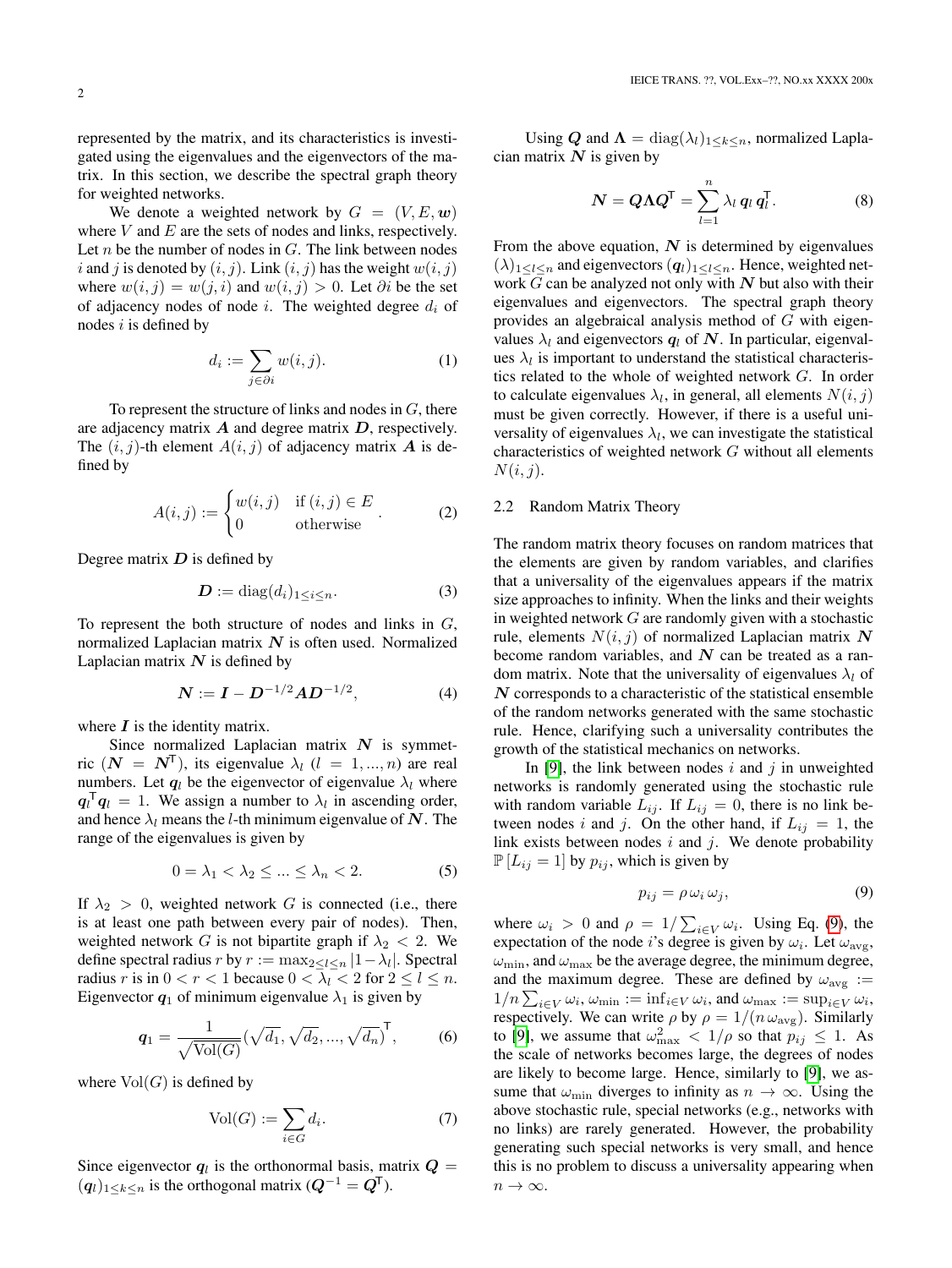In weighted network G, the weight of link  $(i, j)$  is randomly set using the stochastic rule with random variable W. In the stochastic rule, random variable  $W$  follows the conditional probability density function  $f_{W|L_{ii}}(w | l)$ , which is defined by

$$
f_{W|L_{ij}}(w | l) dw := \mathbb{P}[w \le W \le w + dw | L_{ij} = l].
$$
\n(10)

If  $L_{ij} = 0$  (i.e., link  $(i, j)$  does not exist), W is always 0, and hence  $f_{W|L_{ij}}(w | 0) = \delta(w)$  where  $\delta(x)$  is the Dirac delta function. On the contrary, if  $L_{ij} = 1, W > 0$ . Since link weights in actual networks cannot be infinity, we assume that W is bounded. Using a finite value  $w_{\text{max}}$ ,  $W \leq w_{\text{max}}$ . For the sake of convenience, we write

$$
p_W(w) := f_{W|L_{ij}}(w | 1).
$$
 (11)

Let  $\mathbb{E}_{p_W}[W^m]$  be the m-th moment of  $W$  with the condition  $L_{ij} = 1$ .  $\mathbb{E}_{pw} \left[ W^m \right]$  is defined by

$$
\mathbb{E}_{p_W}[W^m] := \int_0^{w_{\text{max}}} w^m \, p_W(w) \, \mathrm{d}w. \tag{12}
$$

Even if the weights of all links in  $G$  are divided by  $w_{\text{max}}$ , normalized Laplacian matrix N is invariant. Hence, without loss of generality, we assume that  $w_{\text{max}} = 1$ . With this assumption,  $\mathbb{E}_{p_W}[W^m]$  has the following properties: (a)  $\mathbb{E}_{pw}\left[W^l\right] \leq \mathbb{E}_{fw}\left[W^m\right]$  for  $l > m$ , and (b)  $\mathbb{E}_{p_W} \big[ W^m \big] \leq 1$  since  $\mathbb{E}_{p_W} \big[ W^0 \big] = 1$ .

Following the above stochastic rules, not only elements  $N(i, j)$  but also eigenvalues  $\lambda_l$  ( $l = 2, ..., n$ ) of the normalized Laplacian matrix  $N$  for the weighted network  $G$  become random variables depending on the set of random variables  $\mathbf{\Gamma} = (\mathbf{L}, W)$  where  $\mathbf{L} = (L_{ij})_{(i,j) \in V^2}$ . Let  $\Lambda$  be the random variable for eigenvalue  $\lambda$  of  $\dot{N}$ . We denote the conditional eigenvalue density of eigenvalues  $\lambda_l$  ( $l = 2, ..., n$ ) of N by  $f_{\mathbf{A}|\mathbf{I}}^{(n)}$  $\Lambda^{(n)}_{\vert \Gamma}(\lambda \vert \gamma)$ , which is defined by

$$
f_{\Lambda|\Gamma}^{(n)}(\lambda \mid \gamma) := \frac{1}{n-1} \sum_{l=2}^{n} \delta(\lambda - \lambda_l), \quad (13)
$$

where  $\lambda_l$  is the function of  $\gamma$ . Since eigenvalues  $\lambda_l$  vary stochastically, conditional eigenvalue density  $f_{\text{AIT}}^{(n)}$  $\Lambda^{(n)}_{\mathbf{\Lambda}|\mathbf{\Gamma}}(\lambda \,\mid\, \boldsymbol{\gamma})$ is also a random variable. Note that  $f_{\text{AIT}}^{(n)}$  $\chi^{(n)}_{\Lambda|\Gamma}(\lambda \mid \gamma)$  can be treated as a conditional probability density function because  $\int_{\lambda_2}^{\lambda_n} f_{\Lambda|\Gamma}^{(n)}$  $\Lambda_{\mathbf{A}|\mathbf{\Gamma}}^{(n)}(\lambda \mid \gamma) d\lambda = 1$ . Using probability  $\mathbb{P}[\mathbf{\Gamma} = \gamma],$ eigenvalue density  $f_{\Lambda}^{(n)}$  $\Lambda^{(n)}(\lambda)$  of  $N$  is given by

$$
f_{\Lambda}^{(n)}(\lambda) = \mathbb{E}_{\mathbb{P}[\Gamma]}[f_{\Lambda|\Gamma}^{(n)}(\lambda | \gamma)]
$$
  
= 
$$
\frac{1}{n-1} \sum_{\gamma} \mathbb{P}[\Gamma = \gamma] \sum_{l=2}^{n} \delta(\lambda - \lambda_l).
$$
 (14)

Since  $\int_{\lambda_2}^{\lambda_n} f_{\Lambda}^{(n)}$  $f_{\Lambda}^{(n)}(\lambda) d\lambda = 1, f_{\Lambda}^{(n)}$  $\Lambda^{(n)}(\lambda)$  can be also treated as a probability density function. Then, we denote the  $m$ -th moment for 1 –  $\Lambda$  using  $f_{\Lambda}^{(n)}$  $\mathbb{E}_{f^{(n)}_{\Lambda}}(\lambda)$  by  $\mathbb{E}_{f^{(n)}_{\Lambda}}[(1-\Lambda)^m]$  , which is defined by

<span id="page-2-3"></span>
$$
\mathbb{E}_{f_{\Lambda}^{(n)}}[(1-\Lambda)^m] := \int_{\lambda_2}^{\lambda_n} (1-\lambda)^m f_{\Lambda}^{(n)}(\lambda) d\lambda
$$

$$
= \frac{1}{n-1} \mathbb{E}_{\mathbb{P}[\Gamma]} \bigg[ \sum_{l=2}^n (1-\lambda_l)^m \bigg]. \quad (15)
$$

Using the approach of the random matrix theory, previous work [\[9\]](#page-9-5) has clarified the universality (the Wigner's semicircle law) that eigenvalue density  $f_{\Lambda}^{(n)}$  $\Lambda^{(n)}(\lambda)$  for unweighted networks follows a certain distribution (i.e., semicircle distribution). If such a universality exists even for weighted network G, eigenvalue density  $f_{\lambda}^{(n)}$  $\Lambda^{(n)}(\lambda)$  can be obtained without giving link weights  $w(i, j)$  correctly. This allows the analysis of G based on spectral graph theory even if G is a large-scale and complex network such as social network.

# <span id="page-2-0"></span>3. Wigner's Semicircle Law of Weighted Network G

In this section, we probe the Wigner's semicircle law for weighted network  $G$  on the basis of the discussion in [\[9\]](#page-9-5). The Wigner's semicircle law for  $G$  is as follows:

Theorem. *If weighted network* G *satisfies degree condition*

<span id="page-2-1"></span>
$$
\omega_{\min}^2 \gg \frac{\omega_{\text{avg}}}{\mathbb{E}_{p_W}[W^2]},\tag{16}
$$

 $f_{\Lambda}^{(n)}$ Λ (λ) *of normalized Laplacian matrix* N *converges to semicircle distribution*  $\tilde{f}_{\Lambda}(\lambda)$  *as*  $n \to \infty$ *. Semicircle distribution*  $f_{\Lambda}(\lambda)$  *is given by* 

$$
\tilde{f}_{\Lambda}(\lambda) = \begin{cases}\n\frac{2}{\pi \tilde{r}^2} \sqrt{\tilde{r}^2 - (1 - \lambda)^2} & 1 - \tilde{r} < \lambda < 1 + \tilde{r} \\
0 & \text{otherwise}\n\end{cases}
$$
\n(17)

*where*  $\tilde{r}$  *is the limit value of spectral radius*  $r$  *as*  $n \to \infty$ *, and is given by*

<span id="page-2-2"></span>
$$
\tilde{r} = \frac{2}{\sqrt{\omega_{\text{avg}}}} \frac{\sqrt{\mathbb{E}_{pw}[W^2]}}{\mathbb{E}_{pw}[W]}.
$$
\n(18)

Remark. *When the links in* G *is not weighted,* W *is al*ways 1 if  $L_{ij} = 1$ , and hence  $\mathbb{E}_{p_W}[W] = \mathbb{E}_{p_W}[W^2] = 1$ . *By substituting them into Eqs.* [\(16\)](#page-2-1) *and* [\(18\)](#page-2-2)*, we obtain the Wigner's semicircle law for unweighted networks shown in [\[9\]](#page-9-5). Therefore, it can be generalized to weighted network* G*.*

*Proof.* If eigenvalue density  $f_{\Lambda}^{(n)}$  $\Lambda^{(n)}(\lambda)$  is given by semicircle distribution  $\tilde{f}_{\Lambda}(\lambda)$ , even moment  $\mathbb{E}_{\tilde{f}_{\Lambda}}[(1-\Lambda)^{2m}]$  and odd moment  $\mathbb{E}_{\tilde{f}_\Lambda}[(1-\Lambda)^{2m+1}]$  for  $1-\Lambda$  are given by

$$
\mathbb{E}_{\tilde{f}_{\Lambda}}[(1-\Lambda)^{2m}] = \int_{1-\tilde{r}}^{1+\tilde{r}} (1-\lambda)^{2m} \tilde{f}_{\Lambda}(\lambda) d\lambda
$$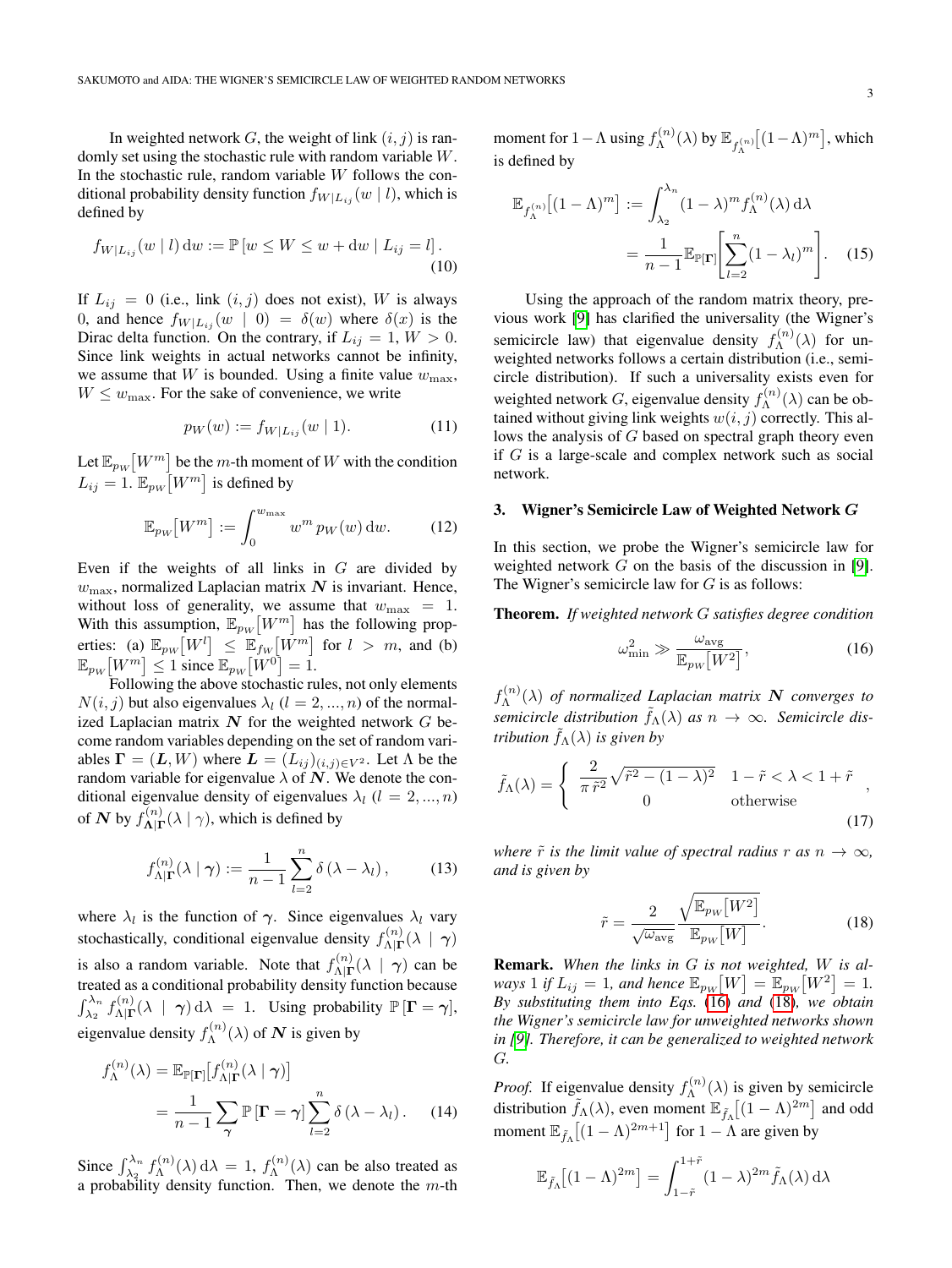$$
\mathbb{E}_{\tilde{f}_{\Lambda}}[(1-\Lambda)^{2m+1}] = \int_{1-\tilde{r}}^{1+\tilde{r}} (1-\lambda)^{2m+1} \tilde{f}_{\Lambda}(\lambda) d\lambda
$$
  
= 0. (20)

Since  $\mathbb{E}_{\tilde{f}_\Lambda}[\Lambda] = 1$ , the above moments for  $1 - \Lambda$  correspond to the central moments of  $\Lambda$ . The followings are equivalent:

- 1. As  $n \to \infty$ , eigenvalue density  $f_{\Lambda}^{(n)}$  $\Lambda^{(n)}(\lambda)$  converges to semicircle distribution  $\tilde{f}_{\Lambda}(\lambda)$ .
- 2. As  $n \to \infty$ , even moment  $\mathbb{E}_{\tilde{f}_\Lambda} \left[ (1 \Lambda)^{2m} \right]$  and odd moment  $\mathbb{E}_{\tilde{f}_\Lambda}[(1-\Lambda)^{2m+1}]$  converge to Eqs. [\(19\)](#page-3-0) and [\(20\)](#page-3-1), respectively.

In order to prove the Wigner's semicircle law for weighted network  $G$ , we show that 2. is fulfilled if the degree condition [\(16\)](#page-2-1) is satisfied.

For the sake of convenience, we use matrix  $M$  removing the effect of minimum eigenvalue  $\lambda_1$  from normalized Laplacian matrix  $N$ . Matrix  $M$  is defined by

$$
\mathbf{M} := \sum_{l=2}^{n} (1 - \lambda_l) \, \mathbf{q}_l \, \mathbf{q}_l^{\mathsf{T}} = \mathbf{I} - \mathbf{N} - \mathbf{q}_1 \, \mathbf{q}_1^{\mathsf{T}}
$$
\n
$$
= \mathbf{D}^{-1/2} \mathbf{A} \mathbf{D}^{-1/2} - \frac{1}{\text{Vol}(G)} \mathbf{D}^{1/2} \mathbf{K} \mathbf{D}^{1/2}, \quad (21)
$$

where  $K$  is the matrix where all elements are given by 1, and corresponds to the adjacency matrix for the complete graph including the self-loops at all nodes. Matrix  $M$  has  $n - 1$  nonzero eigenvalues, and *l*-th largest eigenvalue is given by  $1 - \lambda_l$ . Hence

$$
\text{Tr}[\mathbf{M}^m] = \sum_{l=2}^{n} (1 - \lambda_l)^m.
$$
 (22)

By substituting the above equation into Eq. [\(15\)](#page-2-3), we obtain

$$
\mathbb{E}_{f_{\Lambda}^{(n)}}[(1-\Lambda)^m] = \frac{1}{n-1} \mathbb{E}_{\mathbb{P}[\Gamma]}[\text{Tr}[\mathbf{M}^m]].
$$
 (23)

Since  $\mathbb{E}_{p_W}[W]$  is finite, weighted degree  $d_i$  of the node i converges to its expected value  $\mathbb{E}_{\mathbb{P}[\Gamma]}[d_i]$  as  $n \to \infty$ .  $\mathbb{E}_{\mathbb{P}[\Gamma]}[d_i]$  is given by

$$
\mathbb{E}_{\mathbb{P}[\mathbf{\Gamma}]}[d_i] = \sum_{j \in V} \left( p_{ij} \mathbb{E}_{f_{W|L_{ij}}}[W | L_{ij} = 1] + (1 - p_{ij}) \mathbb{E}_{f_{W|L_{ij}}}[W | L_{ij} = 0] \right)
$$

$$
= \sum_{j \in V} p_{ij} \mathbb{E}_{p_W}[W]
$$

$$
= \mathbb{E}_{p_W}[W] \sum_{j \in V} \rho \omega_i \omega_j
$$

$$
= \mathbb{E}_{p_W}[W] \omega_i. \tag{24}
$$

<span id="page-3-0"></span>Note that we used  $p_{ij} = \rho \omega_i \omega_j$  to derive the above equation. By substituting  $\mathbb{E}_{\mathbb{P}[\Gamma]}[d_i]$  into Eq. [\(21\)](#page-3-2), we obtain matrix  $C$ , which is given by

$$
C = \frac{1}{\mathbb{E}_{p_W}[W]} \Omega^{-1/2} A \Omega^{-1/2} - \rho \Omega^{1/2} K \Omega^{1/2}, \quad (25)
$$

<span id="page-3-1"></span>where  $\Omega = \text{diag}(\omega_i)_{1 \leq i \leq n}$ . As  $n \to \infty$ , matrix M converges to matrix C since  $\bar{d}_i = \mathbb{E}_{\mathbb{P}[\Gamma]}[d_i]$ . Since the Wigner's semicircle law discusses the limit theorem where  $n \to \infty$ , there is no problem if we prove it using  $C$  instead of  $M$ .

Element  $C(i, j)$  of matrix C is a random variable, and is given by

$$
C(i,j) = \begin{cases} \frac{w_{ij}}{\mathbb{E}_{p_W}[W] \sqrt{\omega_i \omega_j}} - \rho \sqrt{\omega_i \omega_j} & \text{if } L_{ij} = 1\\ -\rho \sqrt{\omega_i \omega_j} & \text{otherwise} \end{cases}
$$
 (26)

Let  $\mathbb{E}_{\mathbb{P}[\Gamma]}[C^m(i,j)]$  be the *m*-th moment of  $C(i,j)$ . Specifically, 1st moment  $\mathbb{E}_{\mathbb{P}[\Gamma]}[C(i,j)]$  is given by

$$
\mathbb{E}_{\mathbb{P}[\mathbf{\Gamma}]}[C(i,j)]
$$
\n
$$
= p_{ij} \mathbb{E}_{f_{W|L_{ij}}} \left[ \frac{W}{\mathbb{E}_{p_W}[W] \sqrt{\omega_i \omega_j}} - \rho \sqrt{\omega_i \omega_j} \middle| L_{ij} = 1 \right]
$$
\n
$$
+ (1 - p_{ij}) \mathbb{E}_{f_{W|L_{ij}}} \left[ \rho \sqrt{\omega_i \omega_j} \middle| L_{ij} = 0 \right]
$$
\n
$$
= 0. \tag{27}
$$

<span id="page-3-2"></span>For  $m \geq 2$ , *m*-th moment  $\mathbb{E}_{\mathbb{P}[\Gamma]}[C(i,j)^m]$  is bounded by

$$
\mathbb{E}_{\mathbb{P}[\mathbf{\Gamma}]}[C^m(i,j)]
$$
  
=  $p_{ij} \mathbb{E}_{f_{W|L_{ij}}} \left[ \left( \frac{W}{\mathbb{E}_{p_W}[W] \sqrt{\omega_i \omega_j}} - \rho \sqrt{\omega_i \omega_j} \right)^m \middle| L_{ij} = 1 \right]$   
+  $(1 - p_{ij}) \mathbb{E}_{f_{W|L_{ij}}} \left[ \left( \rho \sqrt{\omega_i \omega_j} \right)^m \middle| L_{ij} = 0 \right]$   
=  $p_{ij} \sum_{i=1}^{m-2} {m \choose i} \frac{(-p_{ij})^l \mathbb{E}_{p_W}[W^{m-l}]}{m}$ 

<span id="page-3-3"></span>
$$
= p_{ij} \sum_{l=0}^{n} {\binom{n}{l}} \frac{\frac{P_{ij} - p_W}{P_W} \frac{1}{P_W}}{\mathbb{E}_{p_W}[W]^{m-l} (\omega_i \omega_j)^{m/2}} \n= \rho \sum_{l=0}^{m-2} {\binom{n}{l}} \frac{(-\rho)^l \mathbb{E}_{p_W}[W^{m-l}]}{\mathbb{E}_{p_W}[W]^{m-l} (\omega_i \omega_j)^{m/2-l-1}} \n= \frac{\rho \mathbb{E}_{p_W}[W^m]}{\mathbb{E}_{p_W}[W]^{m} (\omega_i \omega_j)^{m/2-1}} (1 + o(1)) \n\le \frac{\rho \mathbb{E}_{p_W}[W^m]}{\mathbb{E}_{p_W}[W]^{m} \omega_{\min}^{m-2}} (1 + o(1)).
$$
\n(29)

To derive the above equation, we left the term with  $l = 0$  in the sum since  $\rho = 1/(n \omega_{\text{avg}}) = 1/\Omega(n) = o(1)$ . Note that  $\Omega(f(n))$  is a function that increases faster than or equal to  $f(n)$  as  $n \to \infty$ . Then, we use  $f(n) = o(1)$  as

<span id="page-3-5"></span><span id="page-3-4"></span>
$$
\lim_{n \to \infty} f(n) = 0. \tag{30}
$$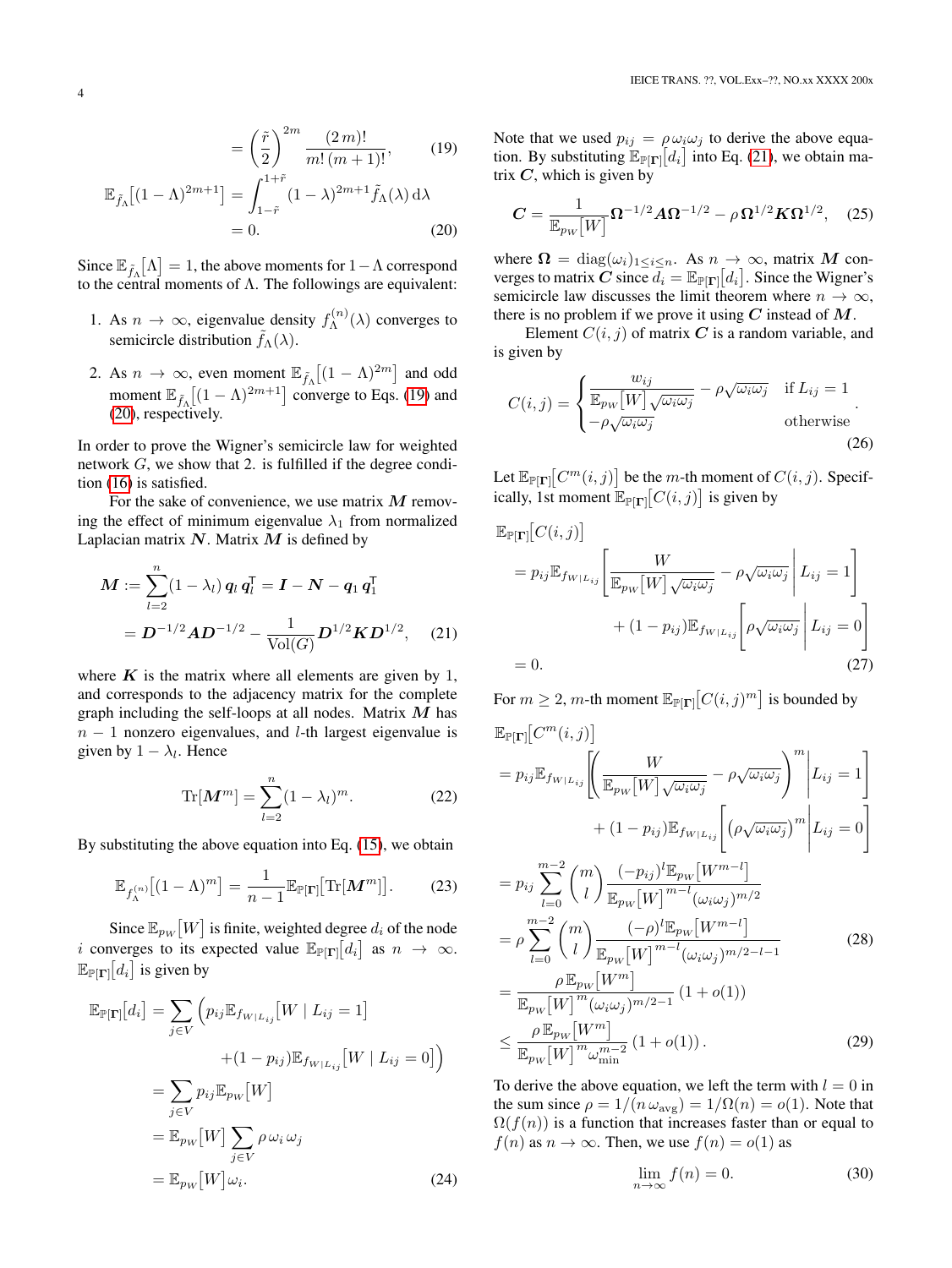

<span id="page-4-0"></span>Fig. 1: The complete graph with 4 nodes

m-th moment  $\text{Tr}[\mathbf{C}^m]$  is given by

$$
\text{Tr}[\mathbf{C}^m] = \sum_{\mathbf{v}_m \in \Phi_{n,m}} C(v_1, v_2) C(v_2, v_3) \dots C(v_m, v_1)
$$

$$
= \sum_{\mathbf{v}_m \in \Phi_{n,m}} \prod_{l=1}^{h(\mathbf{v}_m)} C(e_l)^{m_l}, \tag{31}
$$

where  $v_m = (v_1, v_2, v_3, ..., v_m)$  represents a cycle with length m in the complete graph with n nodes, and  $\Phi_{n,m}$ is the set of the cycles with length m. In cycle  $v_m$ ,  $h(v_m)$  is the number of disjoint links,  $e_l$  is the *l*-th link, and  $m_l$  is the occurrence number of link  $e_l$ . In particular,  $m_l$  is satisfied with

$$
\sum_{l=1}^{h(\boldsymbol{v}_m)} m_l = m.
$$
 (32)

where  $(i, j)$  and  $(j, i)$  are treated as the same link in a cycle when counting  $m_l$  since C is a symmetric matrix.

Figure [1](#page-4-0) shows the example of the complete graph with 4 nodes. For example,  $\Phi_{4,6}$  includes  $v_6 = (1, 2, 3, 1, 2, 3)$ . In cycle  $v_6$ ,  $h(v_6) = 3$ ,  $e_2 = (2, 3)$  and  $m_2 = 2$ .

From Eq. [\(23\)](#page-3-3) and  $M \approx C$ , *m*-th moment  $\mathbb{E}_{f_{\Lambda}^{(n)}}[(1 \Lambda$ )<sup>*m*</sup> is approximated by

$$
\mathbb{E}_{f_{\Lambda}^{(n)}}[(1-\Lambda)^m] \approx \frac{1}{n-1} \mathbb{E}_{\mathbb{P}[\Gamma]}[\text{Tr}[\boldsymbol{C}^m]]. \qquad (33)
$$

As  $n \to \infty$ , the error of the approximation approaches to 0. Hence, we investigate  $\mathbb{E}_{\mathbb{P}[\Gamma]}[\text{Tr}[C^m]]$  in order to prove that  $\mathbb{E}_{f_{\Lambda}^{(n)}}[(1-\Lambda)^m]$  converges to Eqs. [\(19\)](#page-3-0) and [\(20\)](#page-3-1) as  $n \to \infty$ .

To show the convergence of even moment  $\mathbb{E}_{f_{\lambda}^{(n)}}[(1 \Lambda$ )<sup>2*m*</sup>], we investigate  $\mathbb{E}_{\mathbb{P}[\Gamma]}[\text{Tr}\left[\mathbf{C}^{2m}\right]]$ . Using the independence of  $C(i, j)$ , even moment  $\mathbb{E}_{\mathbb{P}[\Gamma]}[\text{Tr}[\mathbf{C}^{2m}]]$  is bounded by

$$
\mathbb{E}_{\mathbb{P}[\mathbf{\Gamma}]}[\text{Tr}[\mathbf{C}^{2m}]] = \sum_{\mathbf{v}_{m} \in \Phi_{n,2m}} \prod_{l=1}^{h(\mathbf{v}_{m})} \mathbb{E}_{\mathbb{P}[\mathbf{\Gamma}]}[C(e_{l})^{m_{l}}]
$$
  
\n
$$
\leq \sum_{l=0}^{m} |Z_{l,m}| \frac{\mathbb{E}_{p_{W}}[W^{2}]^{l} \mathbb{E}_{p_{W}}[W^{2(m-l)}] \rho^{l}}{\mathbb{E}_{p_{W}}[W]^{2m} \omega_{\min}^{2m-2l}} (1+o(1))
$$
  
\n
$$
\leq \sum_{l=0}^{m} |Z_{l,m}| \frac{\mathbb{E}_{p_{W}}[W^{2}]^{l} \rho^{l}}{\mathbb{E}_{p_{W}}[W]^{2m} \omega_{\min}^{2m-2l}} (1+o(1)), \qquad (34)
$$

where  $Z_{l,m}$  is a set of cycles  $(v_1, v_2, ..., v_{2m})$  with length 2m and disjoint  $l + 1$  nodes. Note that  $Z_{l,m} \subset \Phi_{n,2m}$ . For example,  $(1, 2, 3, 1, 2, 3)$  is included in  $Z_{2,3}$ . The cycles included in  $Z_{l,m}$  are composed of at least l disjoint links. To derive the second right-hand side of the above equation, we first divide all cycles in  $\Phi_{n,2m}$  into the sets  $Z_{l,m}$  of the cycles that the number of disjoint links is l. Each set has  $|Z_{l,m}|$  cycles. Using Eq. [\(29\)](#page-3-4), for  $v_m \in Z_{l,m}$ , we obtain

$$
\prod_{l=1}^{h(w_m)} \mathbb{E}_{\mathbb{P}[\Gamma]}[C(e_l)^{m_l}] \le \frac{\mathbb{E}_{p_W}[W^2]^l \mathbb{E}_{p_W}[W^{2(m-l)}]\rho^l}{\mathbb{E}_{p_W}[W]^{2m} \omega_{\min}^{2m-2l}},
$$
\n(35)

since that  $\mathbb{E}_{p_W}[W^2]$  is the largest in m-th moments  $\mathbb{E}_{pw}[W^m]$  for  $m \geq 2$ . In the first right-hand side of Eq. [\(34\)](#page-4-1), the reason why we do not consider the cycles longer than m is as follows. First,  $\mathbb{E}_{\mathbb{P}[\Gamma]}[C(i,j)] = 0$ . Hence,  $\prod_{l=1}^{h(\mathbf{v}_m)} \mathbb{E}_{\mathbb{P}[\mathbf{\Gamma}]}[C(e_l)^{m_l}]$  is 0 except if  $m_l \geq 2$  for  $1 \leq l \leq h(\mathbf{v}_m)$ . Since  $m_l \geq 2$  for  $1 \leq l \leq h(\mathbf{v}_m)$ , the number of links  $l$  in the cycle is at most  $m$ .

To extract the main term of  $\mathbb{E}_{\mathbb{P}[\Gamma]}[\text{Tr}[C^{2m}]]$ , we rewrote Eq. [\(34\)](#page-4-1) with

$$
\mathbb{E}_{\mathbb{P}[\Gamma]}[\text{Tr}\big[\mathbf{C}^{2m}\big]\big] \le \sum_{l=1}^{m} \eta_{l,m} = \eta_{m,m} \sum_{l=1}^{m} \frac{\eta_{l,m}}{\eta_{m,m}}, \quad (36)
$$

where  $\eta_{l,m}$  is

<span id="page-4-4"></span><span id="page-4-3"></span>
$$
\eta_{l,m} = |Z_{l,m}| \frac{\mathbb{E}_{p_W} [W^2]^l \rho^l}{\mathbb{E}_{p_W} [W]^{2m} \omega_{\min}^{2m-2l}}.
$$
 (37)

In the above equation,  $|Z_{l,m}|$  is given by

$$
|Z_{l,m}| = |Z_a(l,m)| |Z_b(l,m)| |Z_c(l,m)|
$$
  
= 
$$
\frac{n!}{(n-l-1)!} {2m \choose 2l} (l+1)^{4(m-l)} \frac{1}{l+1} {2l \choose l},
$$
  
(38)

where  $Z_a(l,m)$  is the number of permutations  $(i_k)_{1\leq k\leq l+1}$ by selecting  $l + 1$  nodes from n nodes, and is given by

<span id="page-4-2"></span>
$$
|Z_a(l,m)| = \frac{n!}{(n-l-1)!}.
$$
 (39)

Then,  $|Z_b(l, m)|$  is the number of combinations that each  $i_k$ appears more than once in the cycle with length  $2m$ , and is given by

$$
|Z_b(l,m)| = \binom{2m}{2l} \left( (l+1)^2 \right)^{2(m-l)} = \binom{2m}{2l} (l+1)^{4(m-l)}.
$$
\n(40)

<span id="page-4-1"></span>In the above equation, since there is no restriction except that each  $i_k$  must appear at least twice, it is multiplied by  $(l+1)^{4(m-l)}$ . Moreover,  $Z_c(l,m)$  is the number of the second appearance positions for  $i_k$ , and is given by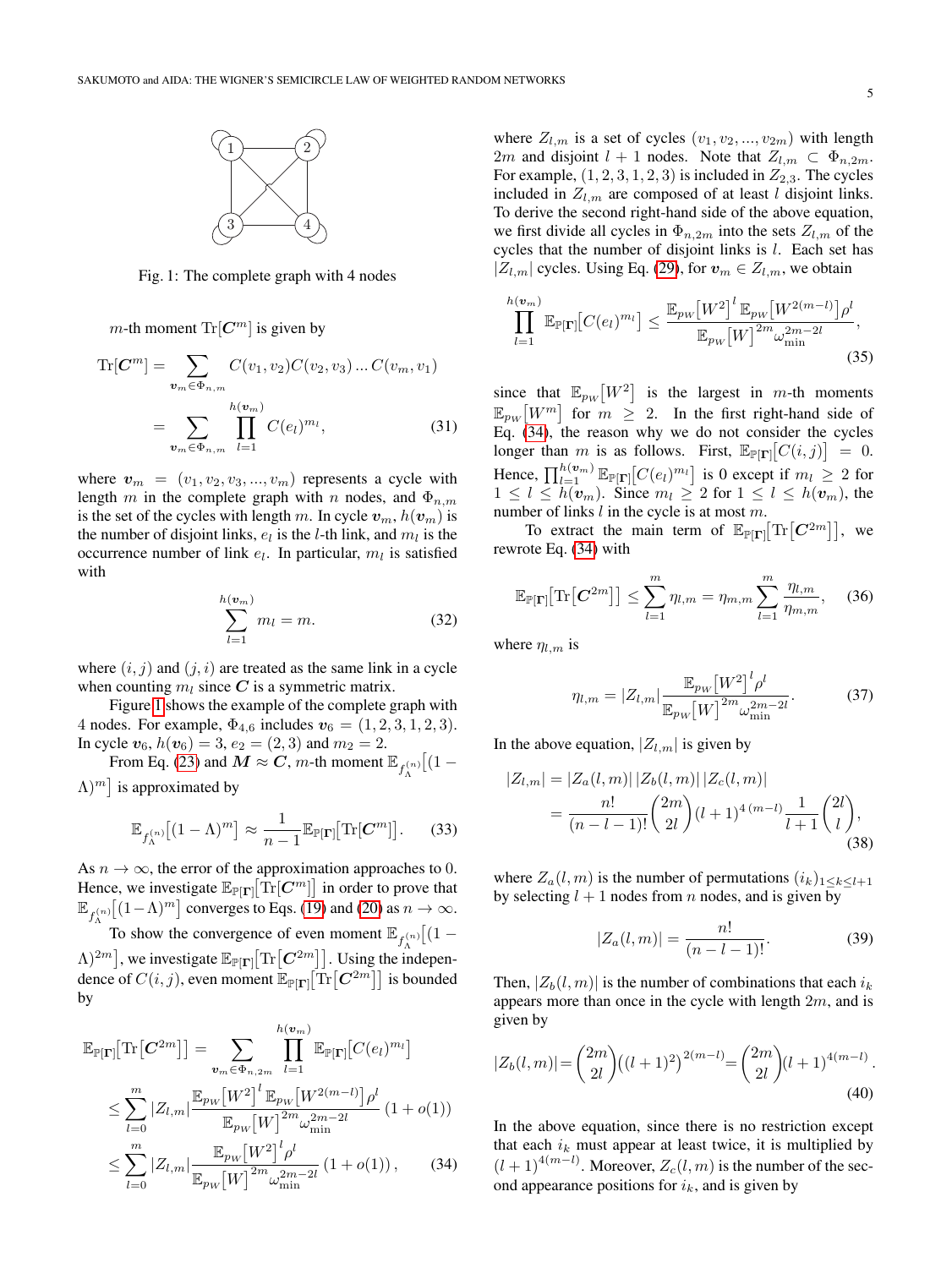$$
|Z_c(l,m)| = \frac{1}{l+1} \binom{2l}{l}.
$$
 (41)

Note that the right side of the above equation is the Catalan number.

By substituting Eq. [\(38\)](#page-4-2) into Eq. [\(37\)](#page-4-3),  $\eta_{l,m}$  is given by

$$
\eta_{l,m} = |Z_{l,m}| \frac{\mathbb{E}_{p_W} [W^2]^l \rho^l}{\mathbb{E}_{p_W} [W]^{2m} \omega_{\min}^{2m-2l}} \n= \frac{n!}{(n-l-1)!} \binom{2m}{2l} (l+1)^{4(m-l)} \n\frac{1}{l+1} \binom{2l}{l} \frac{\mathbb{E}_{p_W} [W^2]^l \rho^l}{\mathbb{E}_{p_W} [W]^{2m} \omega_{\min}^{2m-2l}}.
$$
\n(42)

Then,  $\frac{\eta_{l,m}}{\eta_{m,m}}$  in [\(36\)](#page-4-4) is bounded by

$$
\frac{\eta_{l,m}}{\eta_{m,m}} = \frac{(n-m-1)!}{(n-l-1)!} \binom{2m}{2l} (l+1)^{4(m-l)} \n\frac{m+1}{l+1} \frac{\binom{2l}{l}}{\binom{2m}{m}} \frac{\mathbb{E}_{p_W} [W^2]^l \mathbb{E}_{p_W} [W^{2m-2l}] \rho^l}{\omega_{\min}^{2m-2l} \mathbb{E}_{p_W} [W^2]^m \rho^m} \n\leq \binom{2m}{2l} \frac{n^{l-m} (l+1)^{4(m-l)} 4^{l-m}}{\omega_{\min}^{2(m-l)} \mathbb{E}_{p_W} [W^2]^{m-l} \rho^{m-l}} \n\leq \frac{n^{l-m} 2 m^{2(m-l)} m^{4(m-l)} 4^{l-m}}{\omega_{\min}^{2(m-l)} \mathbb{E}_{p_W} [W^2]^{m-l} \rho^{m-l}} \n\leq 2 \left[ \frac{\omega_{\text{avg}} m^6}{4 \omega_{\min}^2 \mathbb{E}_{p_W} [W^2]} \right]^{m-l}.
$$
\n(43)

To obtain the upper bound of  $\frac{\eta_{l,m}}{\eta_{m,m}}$ , we used the Stirling's approximation, which is

$$
\sqrt{2\pi}n^{n+1/2}e^{-n} \le n! \le n^{n+1/2}e^{-n+1}.\tag{44}
$$

According to the following discussion, if the degree condi-tion is satisfied the right-hand side of Eq. [\(43\)](#page-5-0) for  $m > l$ becomes  $o(1)$ . First, for  $m > l$ , we derive

$$
\left[\frac{\omega_{\text{avg}} m^6}{4 \omega_{\text{min}}^2 \mathbb{E}_{pw}[W^2]}\right]^{m-l} = o(1). \tag{45}
$$

To prove the above equation, we should show

$$
\frac{\omega_{\text{avg}} m^6}{4 \omega_{\text{min}}^2 \mathbb{E}_{pw}[W^2]} = o(1). \tag{46}
$$

Similarly to [\[9\]](#page-9-5), using  $m = \log n$ , we obtain condition

$$
\omega_{\min}^2 = \Omega((\log n)^6) \frac{\omega_{\text{avg}}}{\mathbb{E}_{p_W}[W^2]},\tag{47}
$$

to satisfy Eqs. [\(45\)](#page-5-1) and [\(46\)](#page-5-2). The condition [\(47\)](#page-5-3) is the same as the degree condition [\(16\)](#page-2-1).

Therefore, if the degree condition [\(16\)](#page-2-1) is satisfied, for  $m > l$ , we obtain

$$
\frac{\eta_{l,m}}{\eta_{m,m}} = o(1). \tag{48}
$$

By substituting the above equation into Eq. [\(36\)](#page-4-4), the upper bound of  $\mathbb{E}_{\mathbb{P}[\Gamma]}[\text{Tr}\left[\mathbf{C}^{2m}\right]]$  is given by

$$
\mathbb{E}_{\mathbb{P}[\Gamma]}[\text{Tr}\big[\boldsymbol{C}^{2m}\big]\big] \le (1+o(1))\,\eta_{m,m}.\tag{49}
$$

On the other hand, the lower bound of  $\mathbb{E}_{\mathbb{P}[\Gamma]}[\text{Tr}\big[\pmb{C}^{2m}\big]\big]$ is given by

$$
\mathbb{E}_{\mathbb{P}[\Gamma]}[\text{Tr}[\mathbf{C}^{2m}]] = \sum_{\mathbf{v}_m \in \Phi_{n,m}} \prod_{h=1}^{h(\mathbf{v}_m)} \mathbb{E}_{\mathbb{P}[\Gamma]}[C(e_l)^{m_l}]
$$
  
\n
$$
\geq |Z_{m,m}| \mathbb{E}_{\mathbb{P}[\Gamma]}[C(i,j)^2]^m
$$
  
\n
$$
\geq |Z_{m,m}| \rho^m \frac{\mathbb{E}_{p_W}[W^2]^m}{\mathbb{E}_{p_W}[W]^{2m}} (1 - o(1))
$$
  
\n
$$
= (1 - o(1)) \eta_{m,m}.
$$
 (50)

Note that we obtained the second right-hand side of the above equation by only using the cycles with disjoint  $m$ links. To derive the third right-hand side, we used

<span id="page-5-4"></span>
$$
\mathbb{E}_{\mathbb{P}[\Gamma]}[C(i,j)^2] \ge \rho \frac{\mathbb{E}_{p_W}[W^2]}{\mathbb{E}_{p_W}[W]^2} (1 - o(1)).
$$
 (51)

This can be derived from Eq. [\(28\)](#page-3-5).

<span id="page-5-0"></span>According to Eqs. [\(36\)](#page-4-4) and [\(50\)](#page-5-4),  $\mathbb{E}_{\mathbb{P}[\Gamma]}[\text{Tr}\left[\mathbf{C}^{2m}\right]]$  is bounded by

$$
\eta_{m,m}(1 - o(1)) \leq \mathbb{E}_{\mathbb{P}[\Gamma]}[\text{Tr}\big[\mathbf{C}^{2m}\big]\big] \leq \eta_{m,m}(1 + o(1)).
$$
\n(52)

As  $n \to \infty$ , even moment  $\mathbb{E}_{f_{\Lambda}^{(n)}} \big[ (1 - \lambda)^{2m} \big]$  converges to

<span id="page-5-1"></span>
$$
\lim_{n \to \infty} \mathbb{E}_{f_{\Lambda}^{(n)}}[(1-\lambda)^{2m}] = \lim_{n \to \infty} \frac{1}{n-1} \mathbb{E}_{\mathbb{P}[\mathbf{\Gamma}]}[\text{Tr}[\mathbf{C}^{2m}]]
$$
\n
$$
= \lim_{n \to \infty} \frac{1 \pm o(1)}{n-1} \eta_{m,m}
$$
\n
$$
= \lim_{n \to \infty} \frac{n!}{(n-1)(n-m-1)!} \frac{1}{m+1} {2m \choose m} \frac{\mathbb{E}_{pw}[W^2]^m m}{\mathbb{E}_{pw}[W]^2^m}
$$
\n
$$
= \lim_{n \to \infty} g(n) \frac{\mathbb{E}_{pw}[W^2]^m}{\omega_{\text{avg}}^m \mathbb{E}_{pw}[W]^2^m} \frac{1}{m+1} {2m \choose m}
$$
\n
$$
= \frac{\mathbb{E}_{pw}[W^2]^m}{\omega_{\text{avg}}^m \mathbb{E}_{pw}[W]^2^m} \frac{1}{m+1} {2m \choose m}
$$
\n
$$
= \left(\frac{\tilde{r}}{2}\right)^{2m} \frac{(2m)!}{m!(m+1)!}, \tag{53}
$$

<span id="page-5-3"></span><span id="page-5-2"></span>where  $g(n)$  is defined by

$$
g(n) := \frac{n!}{(n-1)(n-m-1)! \, n^m}.\tag{54}
$$

Note that  $\lim_{n\to\infty} g(n) = 1$ .

Therefore, if weighted network  $G$  satisfies the degree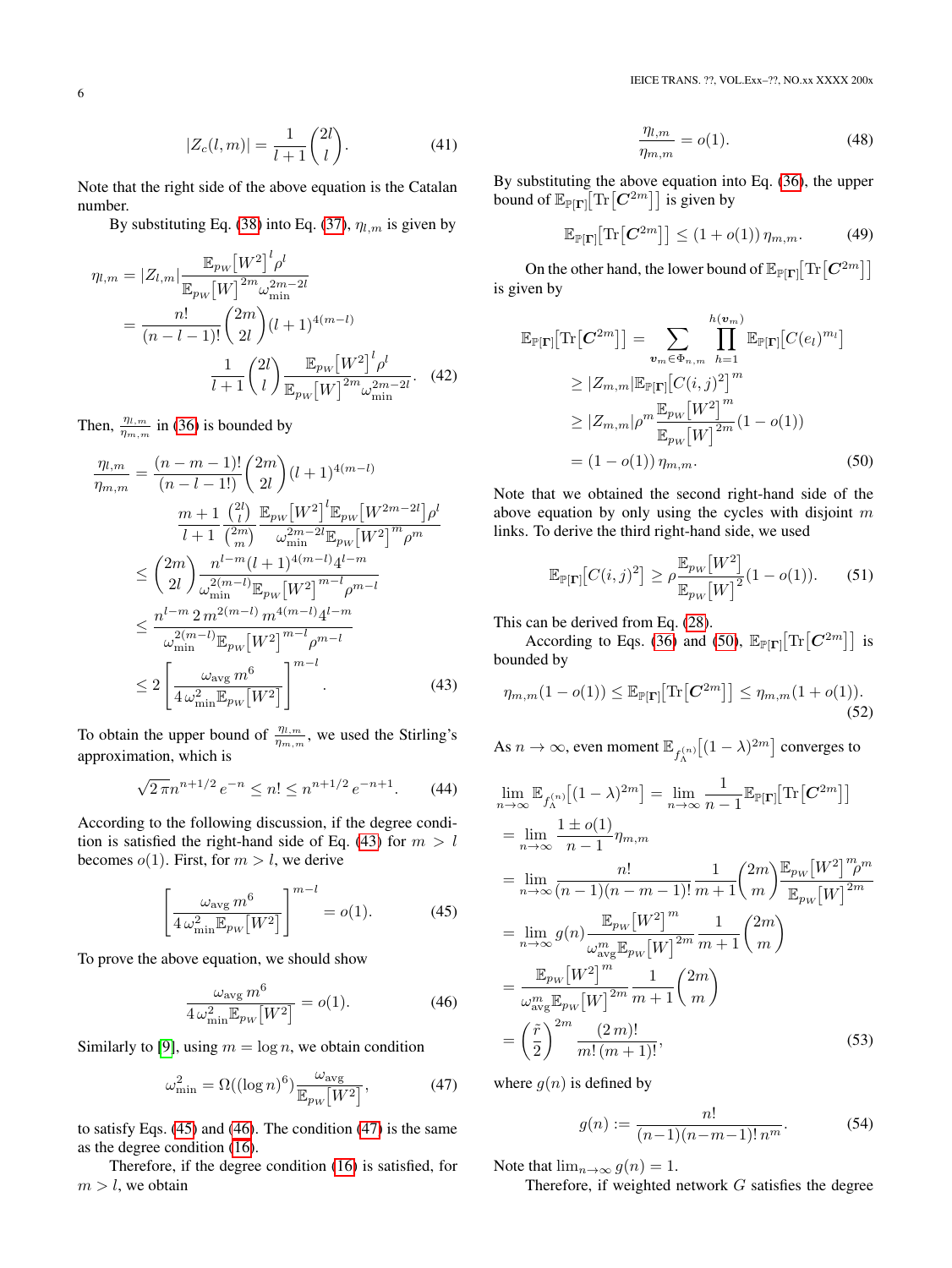condition [\(16\)](#page-2-1), even moment  $\mathbb{E}_{\mathbb{P}[\Gamma]}[\text{Tr}\big[\pmb{C}^{2m}\big]\big]$  converges to  $\mathbb{E}_{\tilde{f}_{\Lambda}}[(1-\lambda)^{2m}]$  as  $n \to \infty$ .

Next, we investigate odd moment  $\mathbb{E}_{\mathbb{P}[\Gamma]}[\text{Tr}\big[C^{2m+1}\big]].$ Similarly to even moment  $\mathbb{E}_{\mathbb{P}[\Gamma]}[\text{Tr}\big[C^{2m}\big]\big], \mathbb{E}_{\mathbb{P}[\Gamma]}[\text{Tr}\big[C^{2m+1}\big]]$ is bounded by

$$
\mathbb{E}_{\mathbb{P}[\Gamma]}[\text{Tr}[\mathbf{C}^{2m+1}]] = \sum_{\mathbf{v}_{m} \in \Phi_{n,2m+1}} \prod_{l=1}^{h(\mathbf{v}_{m})} \mathbb{E}_{\mathbb{P}[\Gamma]}[C(e_{l})^{m_{l}}] \n\leq \sum_{l=0}^{m} |Z_{l,m}| \frac{\mathbb{E}_{p_{W}}[W^{2}]^{l-1} \rho^{l}}{\mathbb{E}_{p_{W}}[W]^{2m+1} \omega_{m}^{2m-2l+1}} (1+o(1)) \n\leq \sum_{l=0}^{m} \frac{\eta'_{l,m}}{\omega_{\min}} = \frac{\eta'_{m,m}}{\omega_{\min}} \sum_{l=0}^{m} \left(\frac{\eta'_{l,m}}{\eta'_{m,m}}\right),
$$
\n(55)

where  $\sum_{h=1}^{l} m_h = 2m + 1$ , and  $\eta'_{l,m}$  is given by

$$
\eta'_{l,m} = |Z_{l,m}| \frac{\mathbb{E}_{pw} [W^2]^{l-1} \rho^l}{\mathbb{E}_{pw} [W]^{2m+1} \omega_{\min}^{2m-2l}} (1+o(1)).
$$
 (56)

Using the similar way of the even moment,  $\eta'_{l,m}/\eta'_{m,m}$  is bounded by

$$
\frac{\eta'_{l,m}}{\eta'_{m,m}} \le 2 \left[ \frac{\omega_{\text{avg}} m^6}{4 \omega_{\text{min}}^2 \mathbb{E}_{p_W} [W^2]} \right]^{m-l} . \tag{57}
$$

If the degree condition [\(16\)](#page-2-1) is satisfied, for  $m > l$ , we obtain

$$
\left[\frac{\omega_{\text{avg}} m^6}{4 \omega_{\text{min}}^2}\right]^{m-l} = o(1). \tag{58}
$$

Hence, the upper bound of  $1/(n-1)\mathbb{E}_{\mathbb{P}[\Gamma]}[\text{Tr}\left[\mathbf{C}^{2m+1}\right]]$  is given by

$$
\frac{1}{n-1} \mathbb{E}_{\mathbb{P}[\Gamma]}[\text{Tr}\big[\boldsymbol{C}^{2m+1}\big]\big] \le \frac{1+o(1)}{n-1} \frac{\eta'_{m,m}}{\omega_{\min}}.\tag{59}
$$

As  $n \to \infty$ , the right-hand side of the above equation converges to

$$
\lim_{n \to \infty} \frac{1 + o(1)}{n - 1} \frac{\eta'_{m,m}}{\omega_{\min}}
$$
\n
$$
= \lim_{n \to \infty} \frac{g(n)}{m + 1} \left(\frac{2m}{m}\right) \frac{\mathbb{E}_{p_W}[W^2]^{m - 1}}{\mathbb{E}_{p_W}[W]^{2m + 1} \omega_{\text{avg}}^m \omega_{\min}}
$$
\n
$$
= \left(\frac{\tilde{r}}{2}\right)^{2m} \frac{(2m)!}{m! (m + 1)!} \lim_{n \to \infty} \frac{g(n)}{\mathbb{E}_{p_W}[W^2] \mathbb{E}_{p_W}[W] \omega_{\min}}
$$
\n
$$
= 0. \tag{60}
$$

Note that  $1/\omega_{\min} = o(1)$  since  $\omega_{\min}$  is a increasing function of *n*. Hence, as  $n \to \infty$ , odd moment  $\mathbb{E}_{f_{\Lambda}^{(n)}}[(1-\Lambda)^{2m+1}]$ is given by

$$
\lim_{n \to \infty} \mathbb{E}_{f_{\Lambda}^{(n)}} \left[ (1 - \Lambda)^{2m+1} \right] = \lim_{n \to \infty} \frac{(1 + o(1))}{n - 1} \frac{\eta'_{m,m}}{\omega_{\min}}
$$
  
= 0. (61)

Therefore, if weighted network G satisfies the degree condition [\(16\)](#page-2-1), odd moment also converges to  $\mathbb{E}_{\tilde{f}_\Lambda}[(1 (\Lambda)^{2m+1}$  as as  $n \to \infty$ .  $\Box$ 

#### <span id="page-6-0"></span>4. Numerical Example

We confirm the the validity of the degree condition [\(16\)](#page-2-1) and Eq. [\(18\)](#page-2-2) in the Wigner's semicircle law for weighted network G derived in Sect. [3.](#page-2-0) For the sake of space, we only show the results using the BA model [\[10\]](#page-9-6), which is a famous random network generation model.

Similarly to [\[6\]](#page-9-3), we generate weighted network  $G$  with the following procedures based on the BA model.

- 1. Generate an unweighted network with  $n$  nodes and average degree  $\omega_{\text{avg}}^{\text{BA}}$  according to the BA model.
- 2. Randomly cut the links of the unweighted network until the average degree is  $\omega_{\text{avg}}$ . This procedure prevents minimum degree  $\omega_{\min}$  from being fixed, and does not lose the scale-free property of the BA network [\[6\]](#page-9-3).
- 3. Randomly assign the weight of each link using the Pareto distribution  $p_W^{\text{par}}(w)$  with  $\mathbb{E}_{pw}[W] = 1$ . Note that  $p_W^{\text{par}}(w) \propto \alpha w^{-\alpha-1}$ .
- 4. Divide the weight of each link by maximum link weight  $w_{\text{max}}$ . By performing this procedure, the link weight is smaller than or equal to 1, and its distribution satisfies the condition of  $p_W(w)$  used in Section 3. Note that this procedure does not change normalized Laplacian matrix  $N$ .

In order to confirm the validity of the degree condition [\(16\)](#page-2-1) in the Wigner's semicircle law for weighted network G, we compare eigenvalue density  $f_{\Lambda}^{(n)}$  $\Lambda^{(n)}(\lambda)$  of the normalized Laplacian matrix  $N$  and semicircle distribution  $f_{\Lambda}(\lambda)$ . To evaluate the difference of them, we use the relative error  $\epsilon_d$ , which is defined by

<span id="page-6-1"></span>
$$
\epsilon_{\rm d} := \frac{1}{n_h} \sum_{i=1}^{n_h} \frac{|F_n(\theta_i) - F^*(\theta_i)|}{F(\theta_i)},
$$
(62)

where  $\theta_i = (i - 1/2)h_b + \lambda_2$  and  $h_b = (\lambda_n - \lambda_2)/n_b$ . In [\(62\)](#page-6-1),  $F_n(\theta_i)$  is the value obtained with dividing the number of eigenvalues of N within  $[\theta_i - h_b/2, \theta_i + h_b/2]$  by  $n-1$ . On the contrary,  $F^*(\theta_i)$  is the value of the integral of  $f_{\Lambda}(\lambda)$  within  $[\theta_i - h_b/2, \theta_i + h_b/2]$ .

In order to confirm the validity of Eq. [\(18\)](#page-2-2), we compare spectral radius  $r$  of normalized Laplacian matrix  $N$ and  $\tilde{r}$  calculated by Eq. [\(18\)](#page-2-2). For these comparisons, we use relative error  $\epsilon_r$ , which is defined by

$$
\epsilon_r := \frac{|\tilde{r} - r|}{r}.\tag{63}
$$

In the numerical example, we use the parameter configuration shown in Tab. [1](#page-7-0) as a default parameter configuration.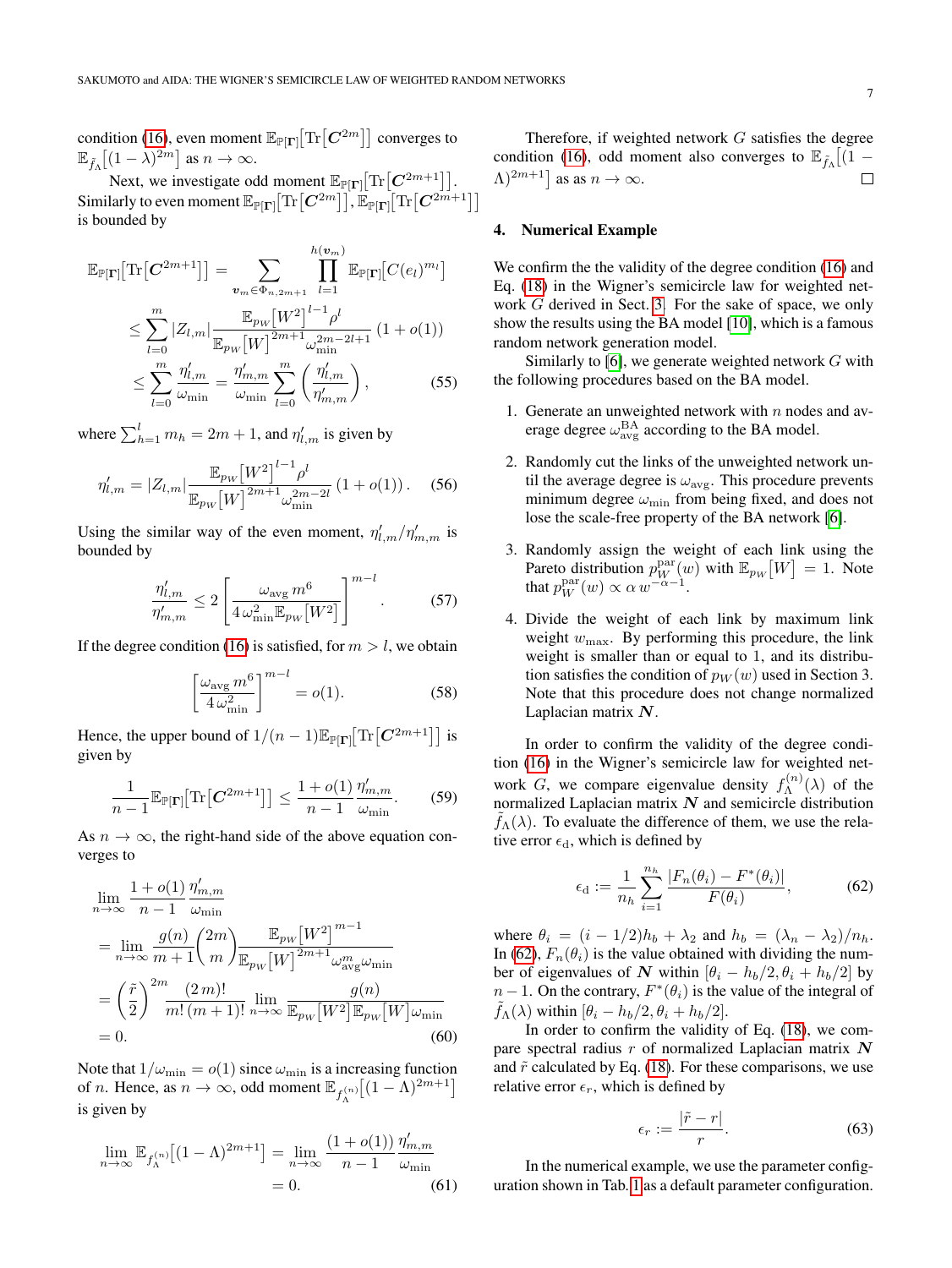<span id="page-7-0"></span>Table 1 Parameter configuration

| Average degree of unweighted BA networks, $\omega_{\text{avg}}^{(BA)}$ | 40    |
|------------------------------------------------------------------------|-------|
| Number of nodes of weighted network $G, n$                             | 1,000 |
| Average degree of weighted network $G, \omega_{\text{av}}$             | 20    |
| Pareto index of the Pareto distribution. $\alpha$                      |       |
| Number of bins, $n_h$                                                  |       |
|                                                                        |       |



<span id="page-7-1"></span>

Fig. 2: Average degree  $\omega_{\text{avg}}$  vs. the square of the minimum degree,  $\omega_{\min}^2$ 



<span id="page-7-2"></span>Fig. 3: Second moment  $\mathbb{E}_{p_W}[W^2]$  for different Pareto index α

First, we confirm the relationship between the characteristics of weighted network G generated in the above procedure and the degree condition [\(16\)](#page-2-1). Figure [2](#page-7-1) shows the square of the minimum degree,  $\omega_{\min}^2$  for different average degree  $\omega_{\text{avg}}$ . In this figure, we also plots the results with the average order  $\omega_{\text{avg}}$  on the y axis for comparison. From these results, as  $\omega_{\text{avg}}$  increases, the difference between  $\omega_{\text{min}}^2$  and  $\omega_{\text{avg}}$  increases, and hence the degree condition [\(16\)](#page-2-1) is more easily satisfied. Figure [3](#page-7-2) shows second moment  $\mathbb{E}_{p_W}[W^2]$ of link weights for different Pareto index  $\alpha$ . From this figure, as  $\alpha$  increases,  $\mathbb{E}_{pw}\left[W^2\right]$  increases, and hence the degree condition [\(16\)](#page-2-1) is also more easily satisfied.

Figures [4](#page-7-3) (a) and (b) show eigenvalue density  $f_{\lambda}^{(n)}$  $\Lambda^{(n)}(\lambda)$ of the normalized Laplacian matrix N (i.e,  $F_n(\theta)$ ) and semicircle distribution  $\tilde{f}_{\Lambda}(\lambda)$ . For reference, we show the





<span id="page-7-3"></span>Eigenvalue density  $f_{\Lambda}^{(n)}$  $\Lambda^{(n)}(\lambda)$  of the normalized Laplacian matrix N (i.e,  $F_n(\theta)$ ) and semicircle distribution  $f_{\Lambda}(\lambda)$ 

results of all link weights  $w(i, j) = 1$  in Fig. [4](#page-7-3) (c). According to the results, eigenvalue density  $f_{\lambda}^{(n)}$  $\Lambda^{(n)}(\lambda)$  for  $\alpha = 5$  is closer to semicircle distribution  $f_{\Lambda}(\lambda)$  than that for  $\alpha = 3$ . This is consistent with the result of  $\mathbb{E}_{p_W}[W^2]$  shown in Fig. [3.](#page-7-2) Hence, we visually confirm the validity of the degree condition [\(16\)](#page-2-1).

Figure [5](#page-8-2) shows relative error  $\epsilon_d$  of eigenvalue density  $f_{\Lambda}^{(n)}$  $\Lambda^{(n)}(\lambda)$  for different average degree  $\omega_{\text{avg}}$ . In this figure,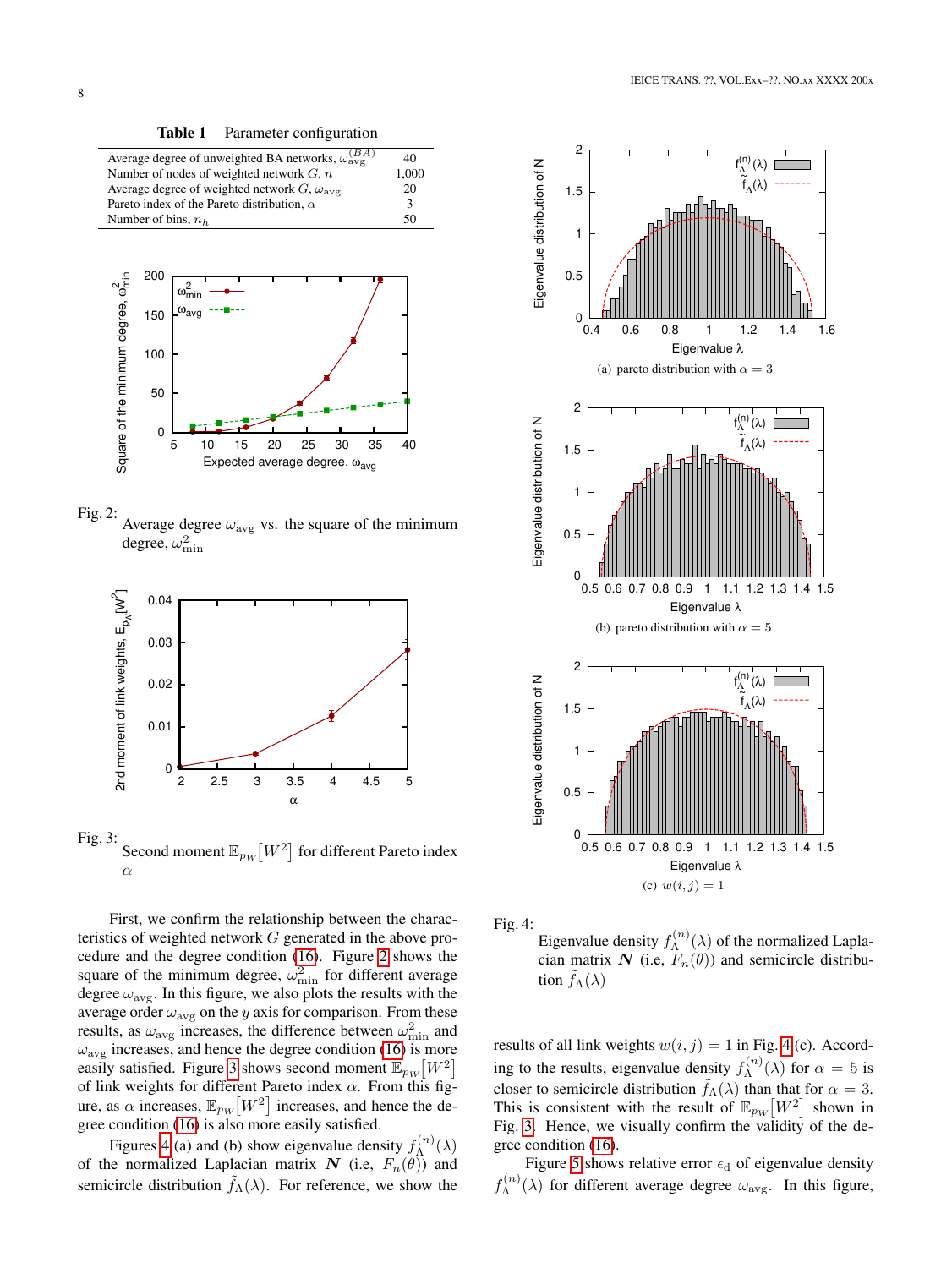



<span id="page-8-2"></span>Relative error  $\epsilon_d$  of eigenvalue density  $f_{\Lambda}^{(n)}$  $\Lambda^{(n)}(\lambda)$  for different average degree  $\omega_{\text{avg}}$ 





<span id="page-8-3"></span>Fig. 6: Spectral radius r and  $\tilde{r}$  calculated from Eq. [\(18\)](#page-2-2) for different average degree  $\omega_{\text{avg}}$ 

we also show the result for all link weights  $w(i, j) = 1$  for reference. Since *n* is finite, relative error  $\epsilon_d$  is not 0. We assume that relative error  $\epsilon_d$  is almost equal to the result for  $w(i, j) = 1, f_{\Lambda}^{(n)}$  $\tilde{A}^{(n)}(\lambda)$  converges to  $\tilde{f}_{\Lambda}(\lambda)$  as  $n \to \infty$ . From the results in Fig. [5,](#page-8-2) relative error  $\epsilon_d$  decreases as average degree  $\omega_{\text{avg}}$  increases or Pareto index  $\alpha$  increases. The result is consistent with the results shown in Figs. [2](#page-7-1) and [3.](#page-7-2) Hence, the degree condition [\(16\)](#page-2-1) is valid. Moreover, relative error  $\epsilon_d$  for  $\alpha = 5$  is almost same as the that for  $w(i, j) = 1$ . Hence, if  $\alpha \geq 5$ ,  $f_{\Lambda}^{(n)}$  $\Lambda^{(n)}(\lambda)$  follows the Wigner's semicircle law.

Figure [6](#page-8-3) shows spectral radius  $r$  and  $\tilde{r}$  calculated from Eq. [\(18\)](#page-2-2) for different average degree  $\omega_{\text{avg}}$ . In this figure, we also plot the result for all link weights  $w(i, j) = 1$  for ref-erence. From Fig. [6,](#page-8-3) spectral radius  $r$  almost coincides with  $\tilde{r}$  except for  $\alpha = 3$ . Hence, spectral radius r can be calculated accurately using Eq. [\(18\)](#page-2-2) if the degree condition [\(16\)](#page-2-1) is satisfied.

Figure [7](#page-8-4) shows relative error  $\epsilon_r$  of  $\tilde{r}$  calculated by Eq. [\(18\)](#page-2-2) for different average degree  $\omega_{\text{avg}}$ . In this figure, the result of for all link weights  $w(i, j) = 1$  is also plotted for reference. According to Fig. [7,](#page-8-4) it is clear that relative



<span id="page-8-4"></span>Fig. 7: Relative error  $\epsilon_r$  of  $\tilde{r}$  calculated by Eq. [\(18\)](#page-2-2) for different average degree  $\omega_{\text{ave}}$ 

error  $\epsilon_r$  is small when the degree condition [\(16\)](#page-2-1) is easily satisfied as with the result shown in Fig. [5.](#page-8-2) Hence, Eq. [\(18\)](#page-2-2) is valid as the approximate expression of spectral radius  $r$ .

From the above results, we conclude that the degree condition [\(16\)](#page-2-1) and Eq. [\(18\)](#page-2-2) derived in Sect. [3](#page-2-0) are valid.

#### <span id="page-8-1"></span>5. Conclusion and Future Work

In this paper, we have clarified the Wigner's semicircle law for weighted network  $G$  on the basis of the random matrix theory. This law indicates that if  $G$  with  $n$  nodes satisfies the degree condition [\(16\)](#page-2-1), the eigenvalue density of the normalized Laplacian matrix  $N$  converges to the semicircle distribution determined by the approximated spectral radius  $\tilde{r}$ as  $n \to \infty$ . By using Eq. [\(18\)](#page-2-2), we can calculate  $\tilde{r}$  from a few network statistics (the average degree, the average link weight, and the square average link weight). Hence, the eigenvalue distribution of  $N$  can be obtained from these network statistics without giving all matrix elements  $N(i, j)$ accurately. Our results provide a new analysis method for weighted network  $G$  using the spectral graph theory and the random graph theory.

As future work, we are planing to analyze and design actual networks using the Wigner's semicircle law clarified in this paper. In particular, we will investigate the characteristics of the information dissemination on the social network, and design the social media to control the speed of the information dissemination.

# Acknowledgement

This work was supported by JSPS KAKENHI Grant Number 17H01737.

#### References

<span id="page-8-0"></span>[1] C. Shi, Y. Li, J. Zhang, Y. Sun, and S. Y. Philip, "A survey of heterogeneous information network analysis," *IEEE Transactions on Knowledge and Data Engineering*, vol. 29, no. 1, pp. 17–37, Aug. 2016.